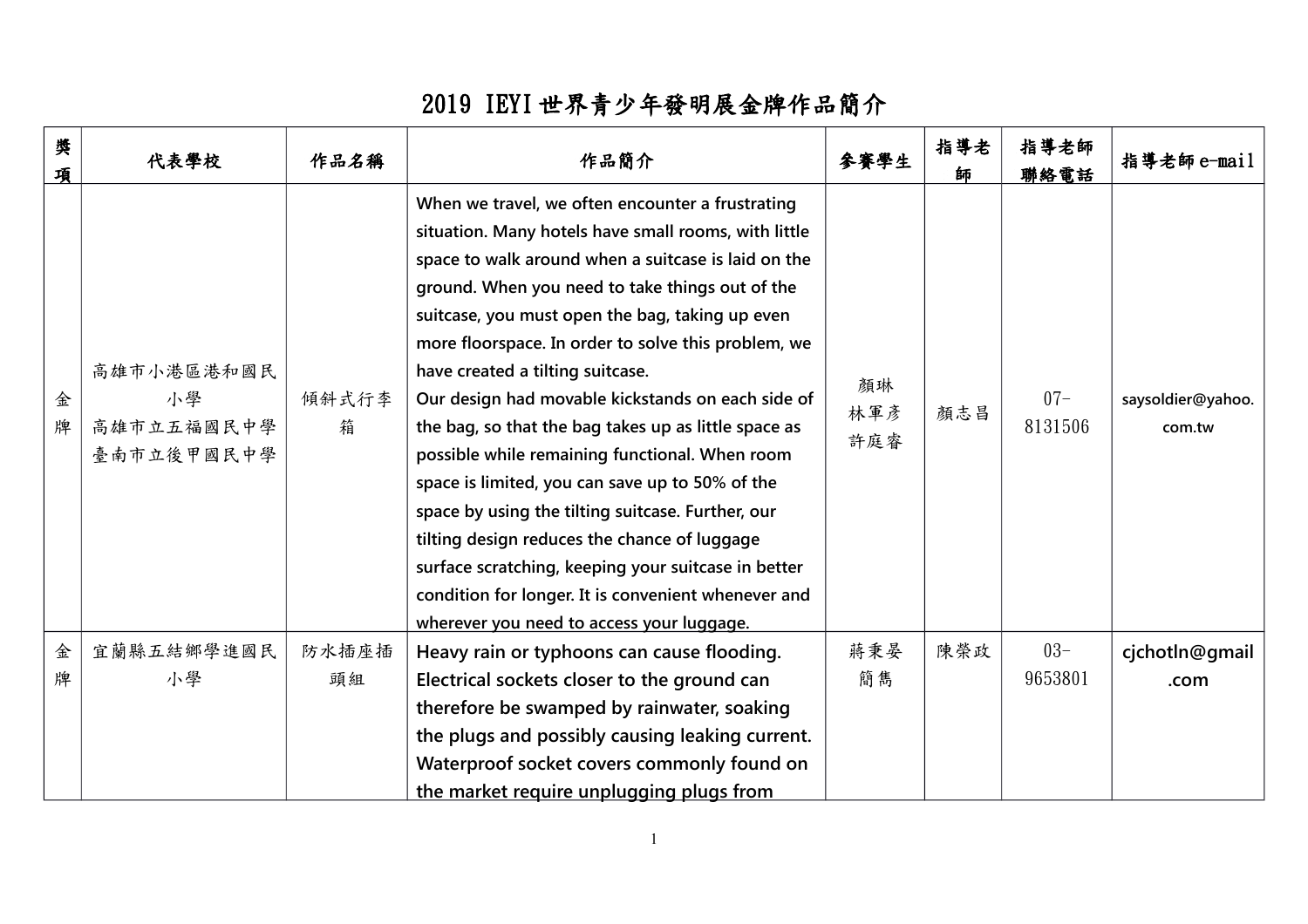|   |            |       | sockets and then covering them manually.<br>However, flooding can happen when people<br>are asleep or when no one is at home, so we |      |     |         |                 |
|---|------------|-------|-------------------------------------------------------------------------------------------------------------------------------------|------|-----|---------|-----------------|
|   |            |       | wanted to invent a new device to solve these                                                                                        |      |     |         |                 |
|   |            |       | problems.                                                                                                                           |      |     |         |                 |
| 金 | 高雄市立鹽埕國民中學 | 雞蛋保鮮印 | Consumers usually throw away the packages of                                                                                        | 久保勇氣 | 董巧琦 | $07 -$  | woodstocky77@sp |
| 牌 |            | 章     | the eggs after they buy them.                                                                                                       | 洪銘蕙  | 方美華 | 5211283 | ec.kh.edu.tw    |
|   |            |       | They think eggs won't be rotten if stored in                                                                                        | 朱培薰  |     |         |                 |
|   |            |       | refrigerators, so they eat the eggs even after                                                                                      |      |     |         |                 |
|   |            |       | the use-by dates. In order not to eat non-fresh                                                                                     |      |     |         |                 |
|   |            |       | eggs to affect our health, we invent the eggs'                                                                                      |      |     |         |                 |
|   |            |       | expiration stamp. We use the stamp on the                                                                                           |      |     |         |                 |
|   |            |       | eggs, and the color of its ink will change if the                                                                                   |      |     |         |                 |
|   |            |       | egg is spoilt.                                                                                                                      |      |     |         |                 |
|   |            |       | As for the material of the ink, we try to look for                                                                                  |      |     |         |                 |
|   |            |       | natural acid-base indicators from a related                                                                                         |      |     |         |                 |
|   |            |       | course. When the eggs are past the use-by                                                                                           |      |     |         |                 |
|   |            |       | dates, they will release a kind of acid gas ---                                                                                     |      |     |         |                 |
|   |            |       | hydrogen sulfide (H 2 S). As a result, we choose                                                                                    |      |     |         |                 |
|   |            |       | solutions which will change colors under acid                                                                                       |      |     |         |                 |
|   |            |       | conditions. In the process, we experimented                                                                                         |      |     |         |                 |
|   |            |       | with turmeric, clitoria ternatea(butterfly pea                                                                                      |      |     |         |                 |
|   |            |       | flowers), dragon fruit, black beans, and among                                                                                      |      |     |         |                 |
|   |            |       | them, the color changing reaction of black                                                                                          |      |     |         |                 |
|   |            |       | beans was the most obvious. The original color                                                                                      |      |     |         |                 |
|   |            |       | of black bean water is black-purple, and it will                                                                                    |      |     |         |                 |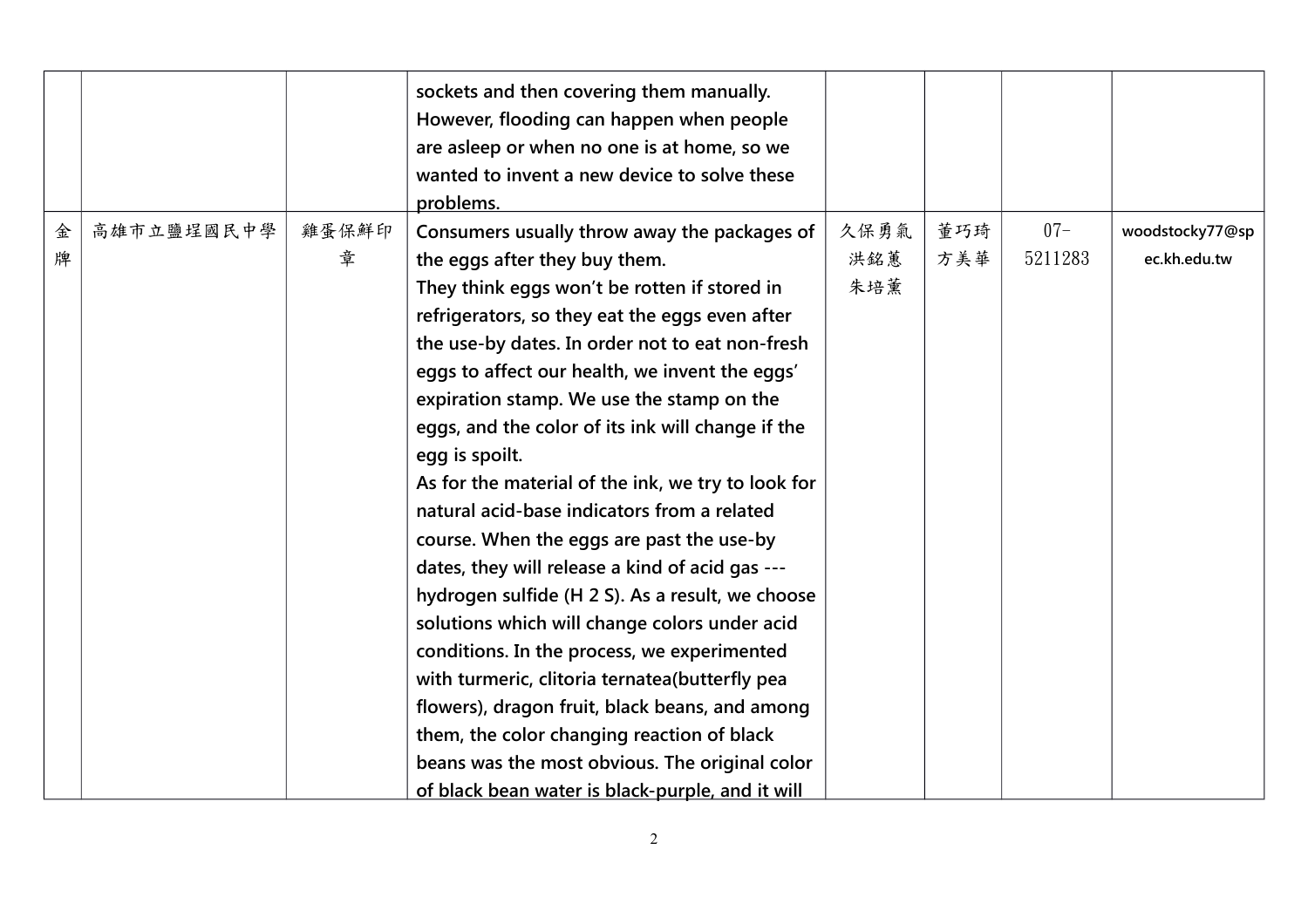|        |                    |                                               | change to orange-red under acid conditions.<br>We use it to make the eggs' expiration stamp,<br>and stamp it on the eggs.<br>When the color of the stamp changes, we can<br>know that the eggs are spoilt.                                                                                                                                                                                                                                                                                                                                                        |                   |                   |                    |                          |
|--------|--------------------|-----------------------------------------------|-------------------------------------------------------------------------------------------------------------------------------------------------------------------------------------------------------------------------------------------------------------------------------------------------------------------------------------------------------------------------------------------------------------------------------------------------------------------------------------------------------------------------------------------------------------------|-------------------|-------------------|--------------------|--------------------------|
| 金<br>牌 | 臺北市立大學附設實驗<br>國民小學 | 「醬」出不<br>困難、<br>「膠」擠真<br>方便一方便<br>傾倒液體的<br>容器 | The invention is "A container which is easy to<br>pour out liquid." Most of you might use such<br>sauces as steak sauce, chili sauce, fish sauce<br>and Ketchup. You might also experience<br>shaking or taping hard a sauce container when<br>you cannot get the sauce easily. Besides, you<br>may have the difficulty in using the glue when<br>it is little left inside, and you may wait for a<br>longer time until you can use it. In order to<br>solve these everyday problems, I design two<br>types of inventions to overcome these kinds of<br>problems. | 劉研軾               | 劉聰穎<br>李梅慈        | $02 -$<br>23110395 | ying322322@gmail<br>.com |
| 金<br>牌 | 高雄市三民區東光國民<br>小學   | 定時餵藥音<br>樂器                                   | Elderly people often forget to take medicine,<br>which affects their health. This invention adds<br>a radio MP3 player on a pill dispenser. It can<br>not only remind the elderly to take their<br>medicine on time but also make them relaxed<br>with music.                                                                                                                                                                                                                                                                                                     | 李少博<br>陳幰名<br>張之綺 | 楊宜倫<br>莊文昭<br>李宜倫 | $07 -$<br>3839350  | yilun@dgps.kh.edu<br>.tw |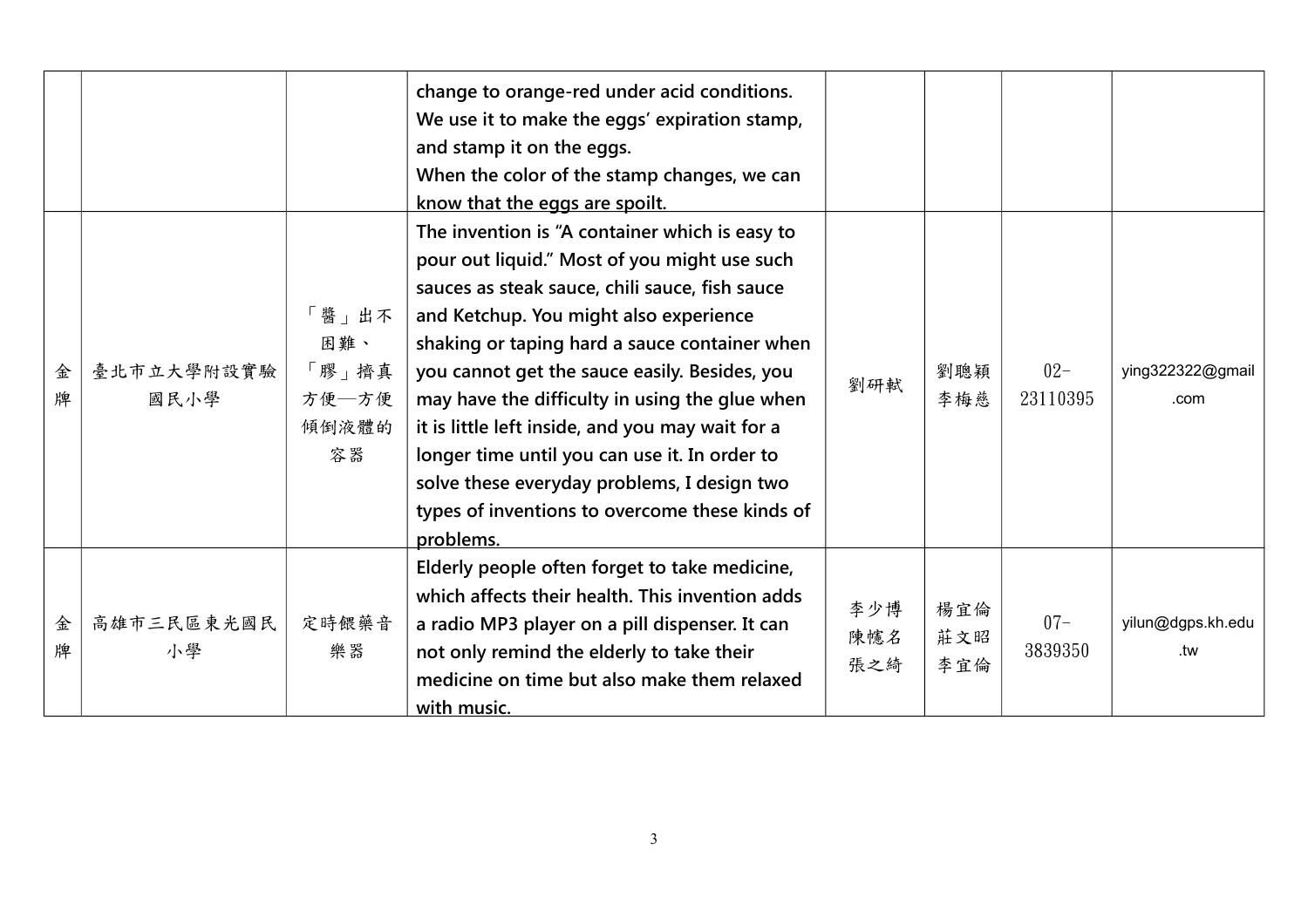| 金 | 臺北市松山高級工農職 | 應用社交軟 | The smartphones, being popularized            | 陳鴻文 | 林敬堯 | $02 -$   | eugene@saihs.edu |
|---|------------|-------|-----------------------------------------------|-----|-----|----------|------------------|
| 牌 | 業學校        | 體拓展娛樂 | nowadays, became an indispensable part of     | 林聖祐 | 余耀銘 | 27226616 | .tw              |
|   | 臺北市松山高級工農職 | 互動大平台 | human's life. Applications such as LINE can   | 楊承勳 |     |          |                  |
|   | 業學校        |       | instantly send text, images and other         |     |     |          |                  |
|   | 國立臺中科技大學 資 |       | multimedia messages to other users without    |     |     |          |                  |
|   | 訊工程系       |       | additional cost. Since March 2016, LINE has   |     |     |          |                  |
|   |            |       | been used by more than 1 billion people       |     |     |          |                  |
|   |            |       | worldwide, including up to 215 million active |     |     |          |                  |
|   |            |       | users. On the other hand, Facebook, Instagram |     |     |          |                  |
|   |            |       | and other social applications provided        |     |     |          |                  |
|   |            |       | platforms where users can either share photos |     |     |          |                  |
|   |            |       | and videos of life on or follow other users'  |     |     |          |                  |
|   |            |       | posts which were loved by many users. We      |     |     |          |                  |
|   |            |       | developed a system for public events that     |     |     |          |                  |
|   |            |       | combines the feature of LINE, quickly spread  |     |     |          |                  |
|   |            |       | messengers, and the advantages of social      |     |     |          |                  |
|   |            |       | platforms, instantly sharing of multimedia    |     |     |          |                  |
|   |            |       | messages. The users can not only post the     |     |     |          |                  |
|   |            |       | message by scanning the QR code provided by   |     |     |          |                  |
|   |            |       | the organizer, but also post on the social    |     |     |          |                  |
|   |            |       | platforms with a hashtag, then it will be     |     |     |          |                  |
|   |            |       | automatically post to the system. The event   |     |     |          |                  |
|   |            |       | organizer can also use the online management  |     |     |          |                  |
|   |            |       | system which based on the web page to         |     |     |          |                  |
|   |            |       | manage the posts. In addition, with the       |     |     |          |                  |
|   |            |       | automated inspection system, even a large     |     |     |          |                  |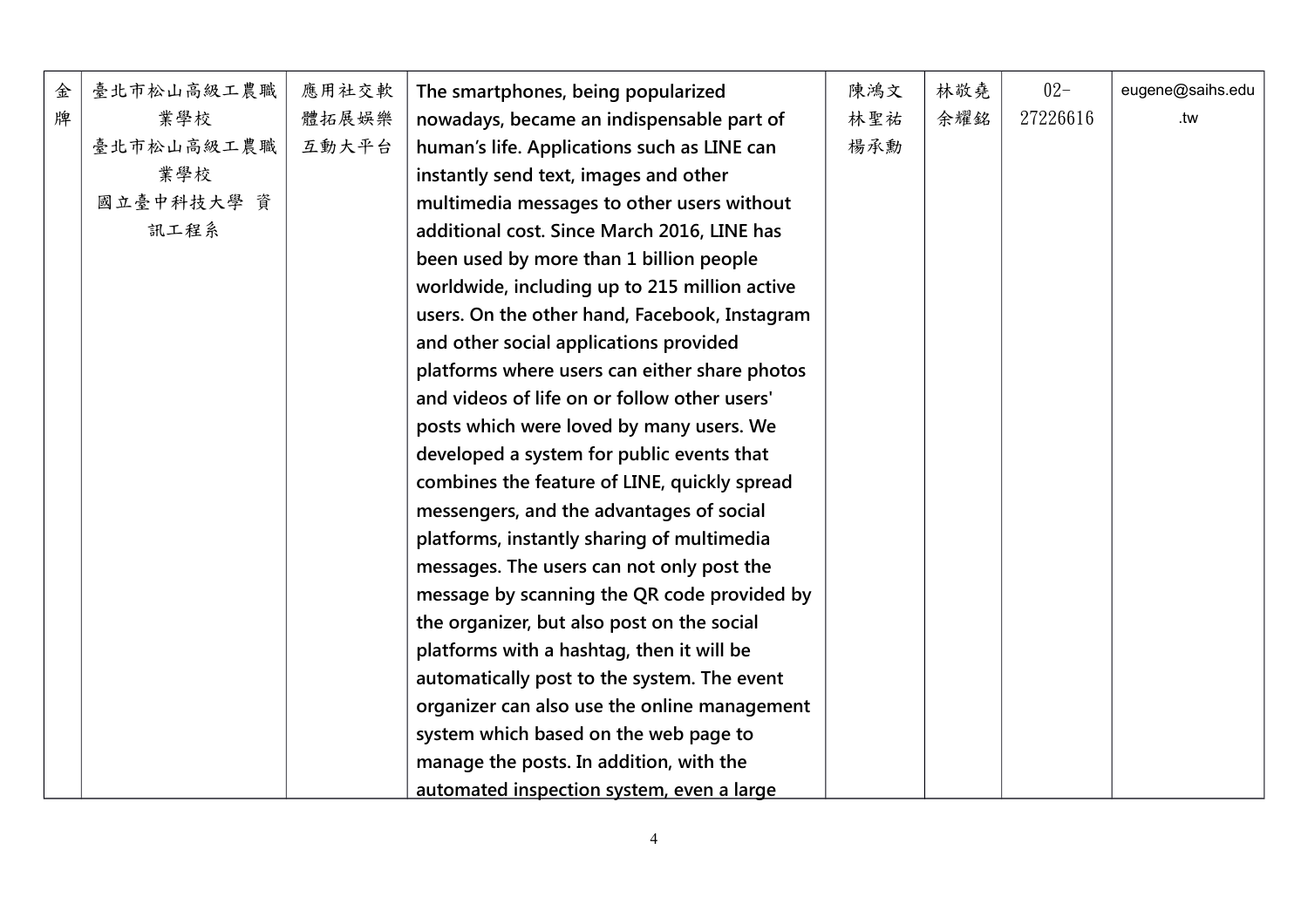|        |            |                     | amount of posts can<br>be quickly displayed on the screen of the open<br>space, so that the public can easily see the<br>message. Hopes that the invention can be<br>applied not only to large-scale events, but also<br>applied to all kinds of advertisements and<br>government announcements.                                                                                                                                                                                                                                                                                                                                                                                                            |                   |            |                    |                                                         |
|--------|------------|---------------------|-------------------------------------------------------------------------------------------------------------------------------------------------------------------------------------------------------------------------------------------------------------------------------------------------------------------------------------------------------------------------------------------------------------------------------------------------------------------------------------------------------------------------------------------------------------------------------------------------------------------------------------------------------------------------------------------------------------|-------------------|------------|--------------------|---------------------------------------------------------|
| 金<br>牌 | 新北市立三民高級中學 | 高速型多人<br>互動式跳繩<br>組 | Rope jumping is a very popular activity that it<br>can be practiced indoors or outdoors, and that<br>it facilitates the teenagers to grow tall and<br>strong. The activity is usually insipid, however.<br>If we integrate interactive games into rope<br>jumping, that must be<br>more interesting.<br>The idea is that we operate a toy car through<br>rope jumping and a remote controller. Namely,<br>only by jumping rope to which a specific<br>designed device may be attached<br>can we control the toy car at ease. For<br>example, in this new game, a toy car can run<br>in a maze or many people can participate in<br>the toy car racing. In this way, rope jumping<br>can bring a lot of fun. | 陳冠綸<br>尤俊淳<br>洪承妤 | 吳致甄<br>劉亦恭 | $02 -$<br>22894675 | ognppxcyw@gmail.<br>com<br>eagle619.tw@yaho<br>o.com.tw |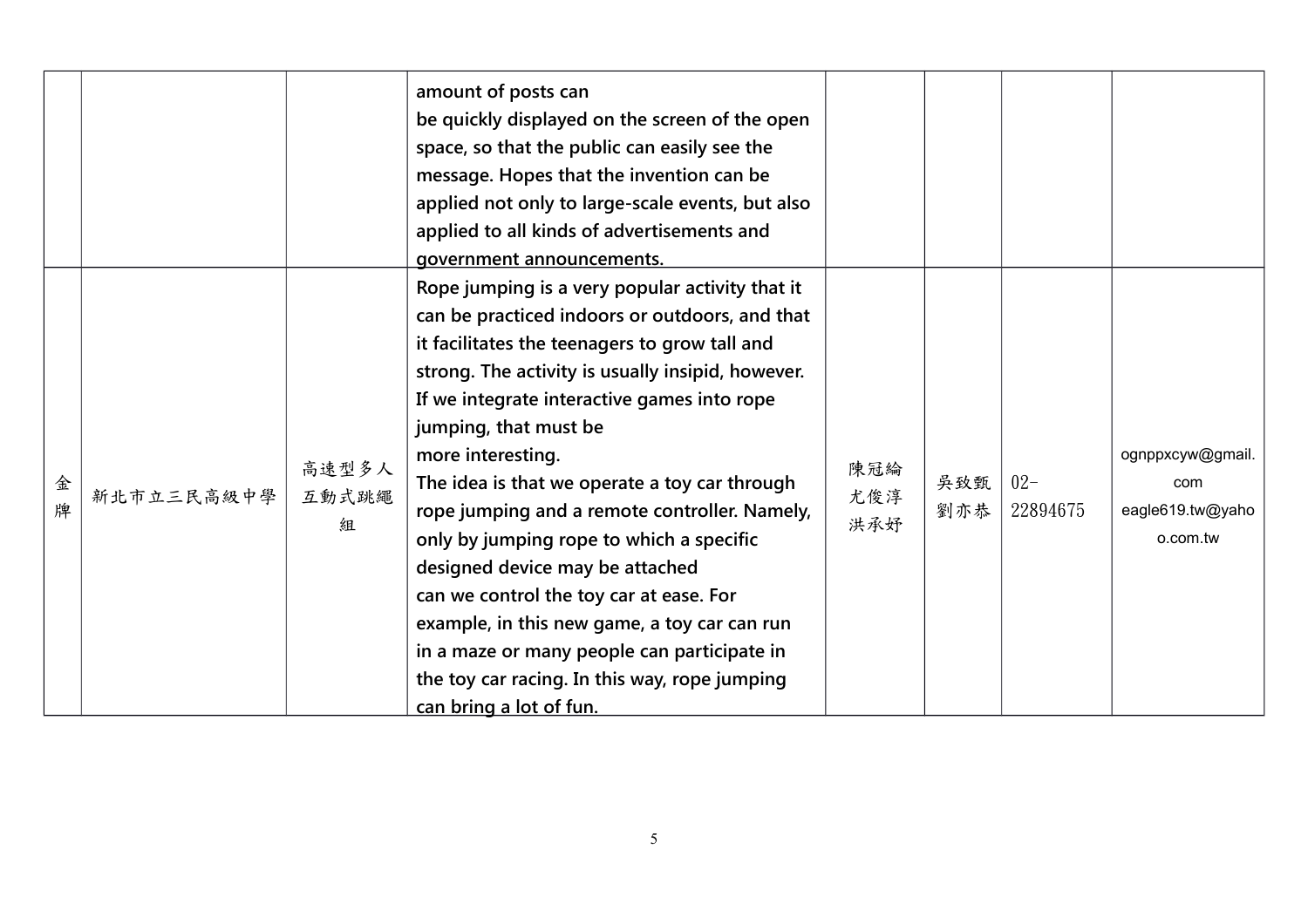| 金 | 新北市財團法人南山高 | $10T$ 結合手 | This research uses Traffic Flow indicators, Car       | 高秉聖 | 林政煌 | $02 -$   | link@mail.nssh.ntp |
|---|------------|-----------|-------------------------------------------------------|-----|-----|----------|--------------------|
| 牌 | 級中學        | 機監看多路     | Sensors, Road - Enty Sensors, Off-Road Sensors,       | 王柏淵 | 蔡梅桂 | 22453000 | c.edu.tw           |
|   |            | 段路燈節能     | and Street Lighting Control Module to make a          | 林思維 |     |          |                    |
|   |            | 裝置        | set of devices called "IOT-Combined and               |     |     |          |                    |
|   |            |           | <b>Smartphone-Monitored Multi-Sectional Street</b>    |     |     |          |                    |
|   |            |           | <b>Lighting Energy Saving Device."</b>                |     |     |          |                    |
|   |            |           | The main hardware device of this system               |     |     |          |                    |
|   |            |           | adapts ATMEL AT89552, produced by the                 |     |     |          |                    |
|   |            |           | electricity company of ATMEL, as its CPU              |     |     |          |                    |
|   |            |           | <b>Module and uses Wi-Fi Communications</b>           |     |     |          |                    |
|   |            |           | Module (ESP8266) to transmit the information          |     |     |          |                    |
|   |            |           | to the Cloud.                                         |     |     |          |                    |
|   |            |           | Besides, it uses the smartphone to connect to         |     |     |          |                    |
|   |            |           | the Cloud database in order to achieve the            |     |     |          |                    |
|   |            |           | goal of data analysis and management as well          |     |     |          |                    |
|   |            |           | as safe driving.                                      |     |     |          |                    |
|   |            |           | The design method and the structure of the            |     |     |          |                    |
|   |            |           | hardware will be described in detail in this          |     |     |          |                    |
|   |            |           | article. The main software used in this system is     |     |     |          |                    |
|   |            |           | written in combination language. The design           |     |     |          |                    |
|   |            |           | method and the software process will be               |     |     |          |                    |
|   |            |           | described in this article, too.                       |     |     |          |                    |
|   |            |           | We plan to use the Traffic Flow indicators, Car       |     |     |          |                    |
|   |            |           | Sensors, Road - Enty Sensors, Off-Road Sensors,       |     |     |          |                    |
|   |            |           | <b>Street Lighting Control Module, and counter to</b> |     |     |          |                    |
|   |            |           | optimize energy conservation and the auto-            |     |     |          |                    |